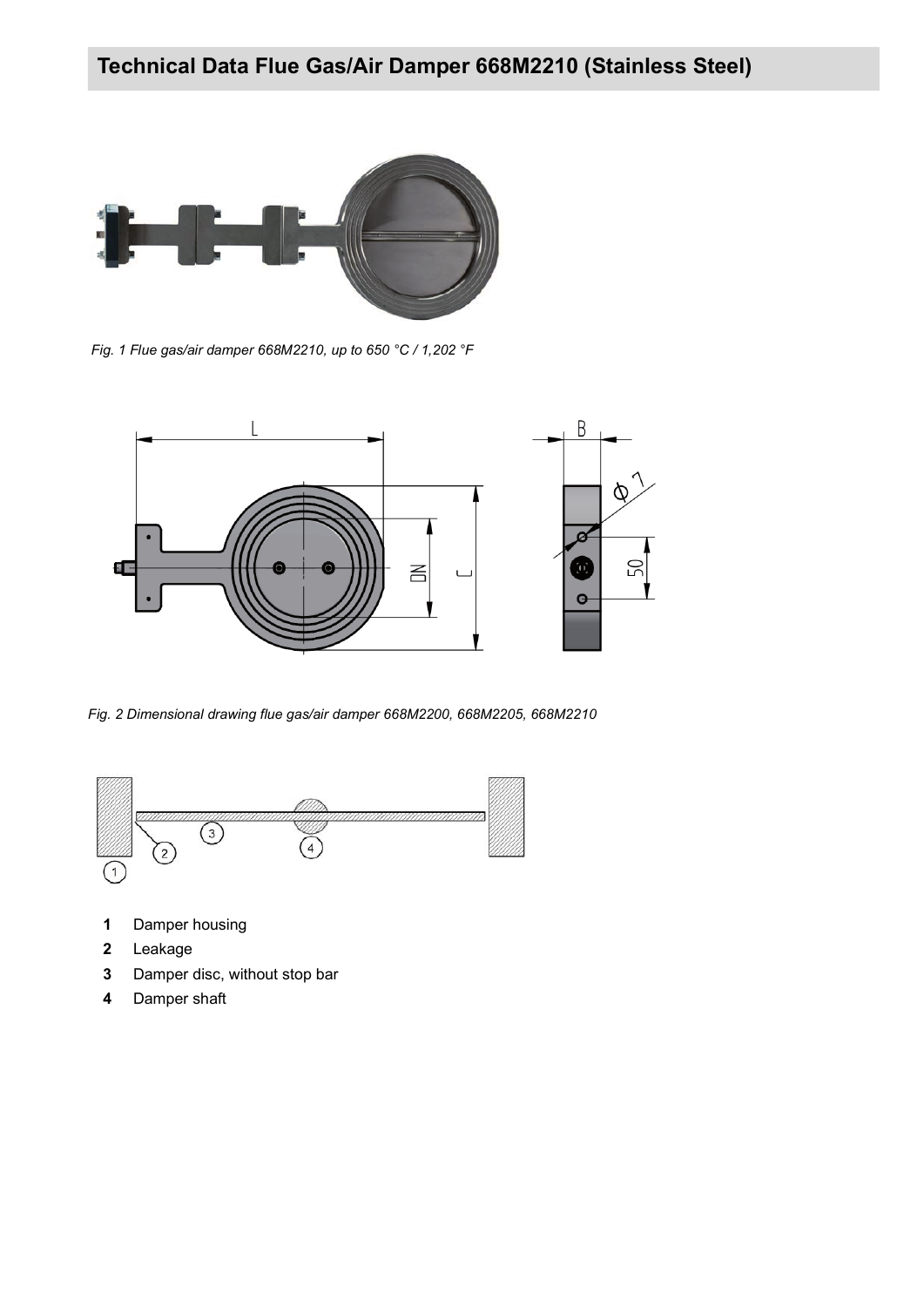| <b>Designation</b>      | Actuator for control in the entire<br>combustion technology, without zero flow                                           |  |  |
|-------------------------|--------------------------------------------------------------------------------------------------------------------------|--|--|
| <b>DN</b>               | 40  200, reduction by 2 nominal diameters possible                                                                       |  |  |
| Gas type                | for flue gas or air damper                                                                                               |  |  |
|                         | Stainless steel version suitable for biogas up to max. 0.1% $H2S$ by vol-<br>ume.                                        |  |  |
|                         | The gas must be dry under all circumstances and must not condense.                                                       |  |  |
| <b>Test basis</b>       | DIN EN 13611:2019 and DIN EN161:2013                                                                                     |  |  |
| Operating pressure max. | 500 mbar                                                                                                                 |  |  |
| Drive type              | can be used for electric actuator 668M2006, 668M2020, 668M2040<br>with inner square 11.1x11.1 mm / 0.44x0.44" in (IVK11) |  |  |
| Adjusting speed         | max. 5 s/90°                                                                                                             |  |  |
| Position indicator      | since the damper does not have a position indicator, we recommend<br>using an actuator with position indicator (POS1)    |  |  |
| Mounting position       | horizontal to vertical, not hanging downwards                                                                            |  |  |
|                         | $\odot$<br>$\odot$<br>$\odot$<br>$\odot$                                                                                 |  |  |
| Version                 | butterfly disc without limit stop                                                                                        |  |  |
| Flow rate               | non linear                                                                                                               |  |  |

| <b>Designation</b>   | Actuator for control without zero flow in the entire<br>combustion technology                                                                              |
|----------------------|------------------------------------------------------------------------------------------------------------------------------------------------------------|
| Mounting             | Intermediate flange damper clamp-in design                                                                                                                 |
| Mounting of tubing   | Intermediate flange damper - for clamping between flange PN6PN40 accord-<br>ing to EN 1092-1.                                                              |
|                      | For pressure stages PN10  PN40, mounting sleeves are enclosed with the<br>damper to help with mounting.                                                    |
| Mounting of actuator | No separate connector/console is needed. The console is a component of the<br>damper.<br>Delivery including mounting material, without flange seal         |
|                      | If no actuator with square drive 11.1x11.1 mm / 0.44x0.44" in is available, the flue<br>gas/air damper can also be mounted on actuators with output shaft. |

| Flue gas/air damper 668M2210 |                                           |
|------------------------------|-------------------------------------------|
| Housing material             | stainless steel 1.4305                    |
| Damper shaft material        | stainless steel 1.4305                    |
| Damper disc material         | stainless steel 1.4301                    |
| Shaft seal                   | graphite, silicate fabric/tungsten sheath |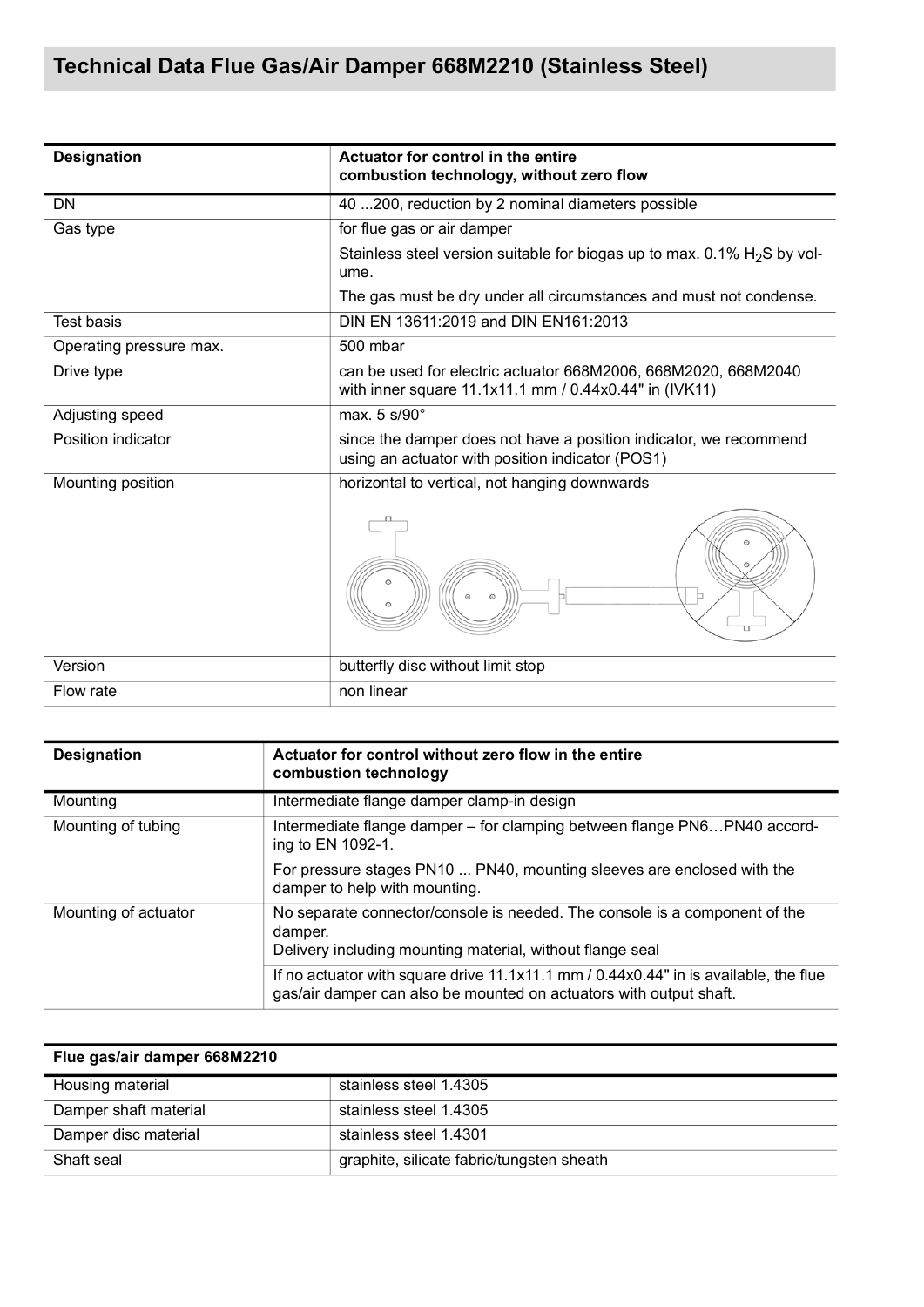| Environmental conditions flue gas/air damper 668M2210 (stainless steel housing) |                                  |                                                            |                                                                                           |  |  |
|---------------------------------------------------------------------------------|----------------------------------|------------------------------------------------------------|-------------------------------------------------------------------------------------------|--|--|
| <b>Operation</b>                                                                | permissible<br>temperature range | $-20$ +100 °C / -4  +212 °F<br>$-20$ +450 °C / -4  +842 °F | (without temperature barrier)<br>(with temperature barrier,<br>length 100 mm / 3.94" in ) |  |  |
|                                                                                 |                                  | $-20$ +650 °C / -4  +1,202 °F                              | (with temperature barrier,<br>length 200 mm / 7.87" in )                                  |  |  |
| <b>Transport</b>                                                                | permissible<br>temperature range | $-20$ +60 °C / -4  +140 °F                                 |                                                                                           |  |  |
| <b>Storage</b>                                                                  | permissible<br>temperature range | $-20$ +60 °C / -4  +140 °F                                 |                                                                                           |  |  |

#### *NOTICE*

The limits of the technical data must be strictly adhered to.

#### *NOTICE*

The flue gas/air damper is not suitable for pure hydrogen (> 98 %) or pure oxygen.



*Fig. 3 Flue gas/air damper mounted on actuator 668M20... with Internal square*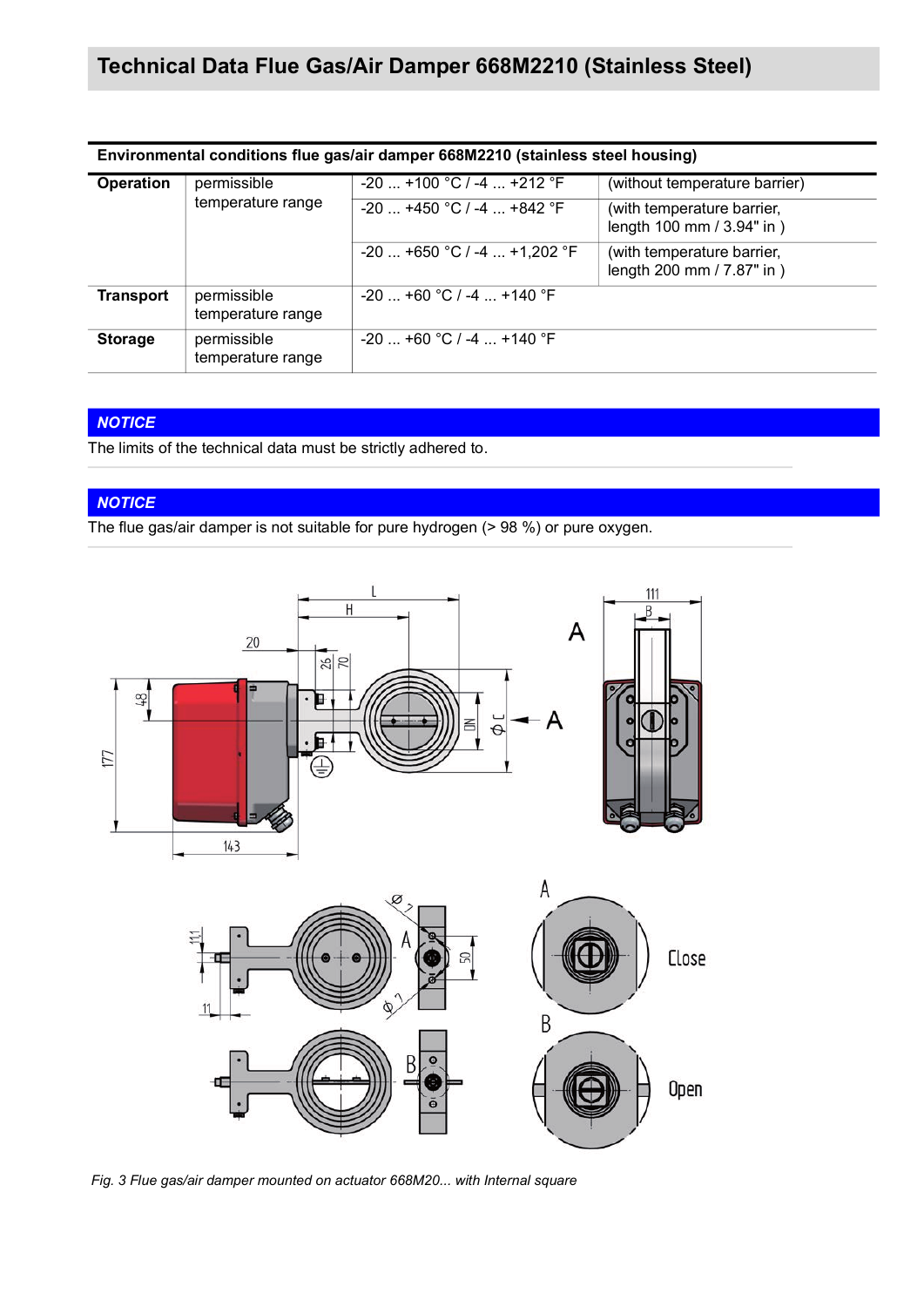

*Fig. 4 Flue gas/air damper with console and coupling mounted on actuator controlled by BT300 662R500..., with output shaft*



*Fig. 5 Flue gas/air damper with console and coupling mounted on actuator 20 Nm 662R2111, with output shaft*



*Fig. 6 Flue gas/air damper with console and coupling mounted on actuator Ex 662R214..., with output shaft*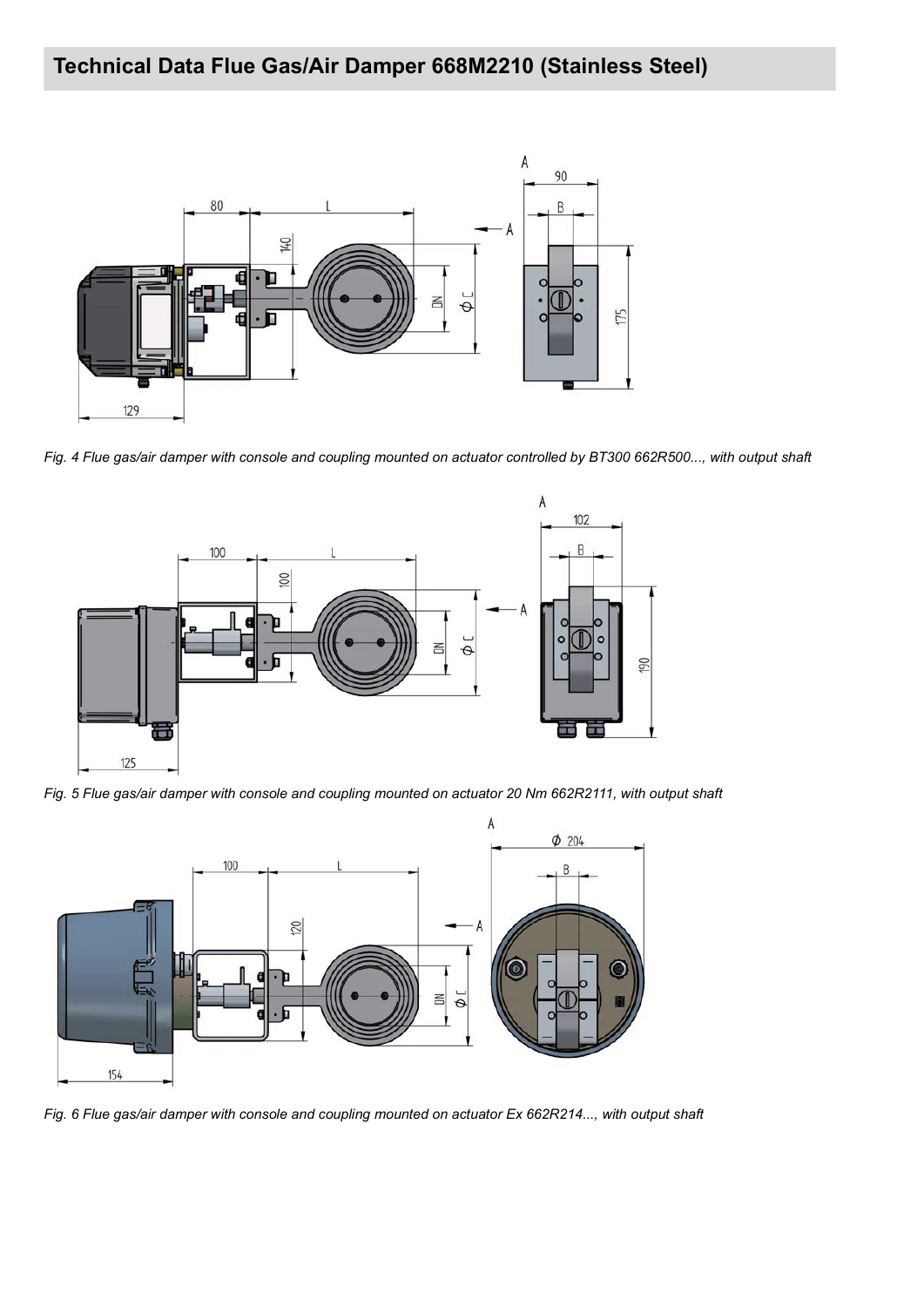| Type not linear     | <b>DN</b> | L<br>(mm" in) | ØC<br>(mm" in) | B<br>(mm" in) | Weight<br>(kg/lb) | <b>Material</b> |
|---------------------|-----------|---------------|----------------|---------------|-------------------|-----------------|
| 668M2200/040/  /B30 | 40        | 155/6.10      | 87/3.43        | 30/1.18       | 0.7/1.54          | Aluminium       |
| 668M2250/040/  /B30 | 40        | 152/5.98*     | 77/3.03        | 30/1.18       | 1.56/3.44         | Grey cast iron  |
| 668M2210/040/  /B30 | 40        | 155/6.10*     | 87/3.43        | 30/1.18       | 1.75/3.86         | Stainless steel |
| 668M2200/040/  /B40 | 40        | 155/6.10      | 87/3.43        | 40/1.57       | 0.85/1.87         | Aluminium       |
| 668M2210/040/  /B40 | 40        | 155/6.10*     | 87/3.43        | 40/1.57       | 2.25/4.96         | Stainless steel |
|                     |           |               |                |               |                   |                 |
| 668M2200/050/  /B30 | 50        | 165/6.5       | 97/3.82        | 30/1.18       | 0.8/1.76          | Aluminium       |
| 668M2205/050  /B30  | 50        | 162/6.38*     | 87/3.43        | 30/1.18       | 1.75/3.86         | Grey cast iron  |
| 668M2210/050  /B30  | 50        | 165/6.5*      | 97/3.82        | 30/1.18       | 2/4.4             | Stainless steel |
| 668M2200/050/  /B40 | 50        | 165/6.5       | 97/3.82        | 40/1.57       | 1/2.2             | Aluminium       |
| 668M2210/050/ /B40  | 50        | 165/6.5*      | 97/3.82        | 40/1.57       | 2.25/4.96         | Stainless steel |
|                     |           |               |                |               |                   |                 |
| 668M2200/065/  /B30 | 65        | 183/7.2       | 117/4.61       | 30/1.18       | 1/2.2             | Aluminium       |
| 668M2205/065/  /B30 | 65        | 179/7.05*     | 105/4.13       | 30/1.18       | 2/4.41            | Gray cast iron  |
| 668M2210/065/  /B30 | 65        | 183/7.2*      | 117/4.61       | 30/1.18       | 2.5/5.51          | Stainless steel |
| 668M2200/065/ /B40  | 65        | 183/7.2       | 117/4.61       | 40/1.57       | 1.25/2.76         | Aluminium       |
| 668M2210/065/ /B40  | 65        | 183/7.2*      | 117/4.61       | 40/1.57       | 3.2/7.06          | Stainless steel |
|                     |           |               |                |               |                   |                 |
| 668M2200/080/  /B30 | 80        | 201/7.91      | 133/5.24       | 30/1.18       | 1.2/2.65          | Aluminium       |
| 668M2205/080/  /B30 | 80        | 197/7.76*     | 122/4.80       | 30/1.18       | 2.5/5.51          | Gray cast iron  |
| 668M2210/080/  /B30 | 80        | 201/7.91*     | 133/5.24       | 30/1.18       | 3/6.62            | Stainless steel |
| 668M2200/080/ /B40  | 80        | 201/7.91      | 133/5.24       | 40/1.57       | 1.5/3.31          | Aluminium       |
| 668M2210/080/ /B40  | 80        | 201/7.91*     | 133/5.24       | 40/1.57       | 3.8/8.38          | Stainless steel |
|                     |           |               |                |               |                   |                 |
| 668M2200/100/  /B30 | 100       | 221/8.7       | 153/6.02       | 30/1.18       | 1.45/3.2          | Aluminium       |
| 668M2205/100/  /B30 | 100       | 216/8.5*      | 140/5.51       | 30/1.18       | 2.75/6.06         | Gray cast iron  |
| 668M2210/100/  /B30 | 100       | 221/8.7*      | 153/6.02       | 30/1.18       | 3.4/7.5           | Stainless steel |
| 668M2200/100/ /B40  | 100       | 221/8.7       | 153/6.02       | 40/1.57       | 1.8/3.97          | Aluminium       |
| 668M2210/100/ /B40  | 100       | 221/8.7*      | 153/6.02       | 40/1.57       | 4.4/9.7           | Stainless steel |
|                     |           |               |                |               |                   |                 |
| 668M2200/125/  /B30 | 125       | 248/9.76      | 183/7.2        | 30/1.18       | 1.9/4.19          | Aluminium       |
| 668M2205/125/  /B35 | 125       | 244/9.61*     | 170/6.7        | 35/1.38       | 3.85/8.49         | Gray cast iron  |
| 668M2210/125/  /B30 | 125       | 248/9.76*     | 183/7.2        | 30/1.18       | 4.4/9.7           | Stainless steel |
| 668M2200/125/  /B40 | 125       | 248/9.76      | 183/7.2        | 40/1.57       | 2.3/5.07          | Aluminium       |
| 668M2210/125/  /B40 | 125       | 248/9.76*     | 183/7.2        | 40/1.57       | 5.65/12.46        | Stainless steel |
|                     |           |               |                |               |                   |                 |
| 668M2200/150/  /B30 | 150       | 273/10.75     | 208/8.19       | 30/1.18       | 2.3/5.07          | Aluminium       |
| 668M2205/150/  /B40 | 150       | 269/10.6*     | 196/7.72       | 40/1.57       | 5.5/12.13         | Gray cast iron  |
| 668M2210/150/  /B30 | 150       | 273/10.75*    | 208/8.19       | 30/1.18       | 5.2/11.46         | Stainless steel |
| 668M2200/150/  /B40 | 150       | 273/10.75     | 208/8.19       | 40/1.57       | 2.75/6.06         | Aluminium       |
| 668M2210/150/  /B40 | 150       | 273/10.75*    | 208/8.19       | 40/1.57       | 6.6/14.55         | Stainless steel |
|                     |           |               |                |               |                   |                 |
|                     |           |               |                |               |                   |                 |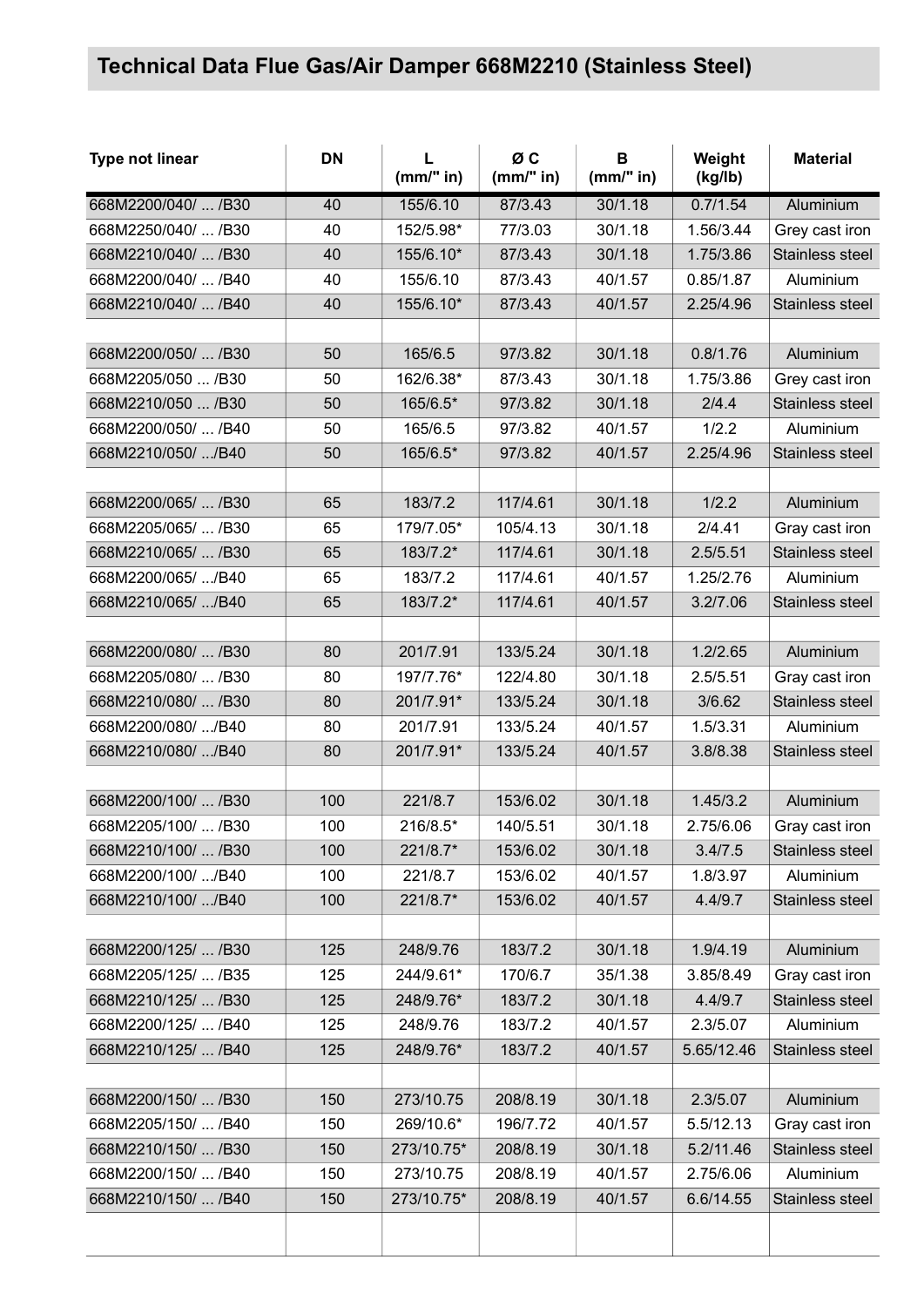| Type not linear     | <b>DN</b> | $(mm)$ " in) | ØC.<br>(mm/" in) | в<br>(mm/" in) | Weight<br>(kg/lb) | <b>Material</b> |
|---------------------|-----------|--------------|------------------|----------------|-------------------|-----------------|
| 668M2200/200/  /B40 | 200       | 324/12.76    | 256/10.08        | 40/1.18        | 4.4/9.70          | Aluminium       |
| 668M2205/200/  /B40 | 200       | 324/12.76*   | 256/10.08        | 40/1.18        | 8.5/18.74         | Grev cast iron  |
| 668M2210/200/  /B40 | 200       | 324/12.76*   | 256/10.08        | 40/1.18        | 10.1/22.27        | Stainless steel |

\* For a temperature range up to 450 °C the dimension increases by 100 mm For a temperature range up to 650 °C the dimension increases by 200 mm

All listed nominal diameters of aluminium or stainless steel are available with reduction.

Ordering example for reduction DN100 to DN80: 668M2200/100/080

### **Order Information**

**Flue Gas/Air Damper stainless steel bis 100 °C, 450 °C, 650 °C** / 212 °F, 842 °F, 1,202 °F

| <b>Description / Type</b>                                                                                 | Order no. |
|-----------------------------------------------------------------------------------------------------------|-----------|
| Flue Gas/Air Damper:                                                                                      | 668M2210  |
| - shaft end squared 11.1x11.1x11.5 mm / 0.44x0.44x0.45" in                                                |           |
| - for clamping between flanges in acc. to PN6  PN40                                                       |           |
| - suitable for inlet air / flue gas                                                                       |           |
| - flow rate non linear                                                                                    |           |
| - valve disc without stop bar                                                                             |           |
| - operating pressure: max. 500 mbar                                                                       |           |
| - for the pressure ratings PN10  PN40 the flap is supplied with mounting sleeves as installation aid      |           |
| Suitable for electric actuator 668M2006, 668M2020, 668M2040 with square socket 11x11 mm / 0.43x0.43" in   |           |
|                                                                                                           |           |
| (IVK11). Incl. installation material and mounting sleeves.                                                |           |
| No separate coupling / console is required. The console is part of the valve.                             |           |
| As the damper does not have a position indicator, we recommend using an actuator with position indicator. |           |

| A10 "NTERNAL DIAMETER""        | <b>Selection</b> |
|--------------------------------|------------------|
| INTERNAL DIAMETER DN40         | 040              |
| INTERNAL DIAMETER DN50         | 050              |
| <b>INTERNAL DIAMETER DN65</b>  | 065              |
| INTERNAL DIAMETER DN80         | 080              |
| <b>INTERNAL DIAMETER DN100</b> | 100              |
| <b>INTERNAL DIAMETER DN125</b> | 125              |
| INTERNAL DIAMETER DN150        | 150              |
| <b>INTERNAL DIAMETER DN200</b> | 200              |
| <b>A20 "REDUCTION"</b>         | <b>Selection</b> |
|                                |                  |
| <b>WITHOUT</b>                 | 000              |
| DN40 REDUCED TO DN25           | 025              |
| DN40/DN50 REDUCED TO DN32      | 032              |
| DN50/DN65 REDUCED TO DN40      | 040              |
| DN65/DN80 REDUCED TO DN50      | 050              |
| DN80/DN100 REDUCED TO DN65     | 065              |
| DN100/DN125 REDUCED TO DN80    | 080              |
| DN125/DN150 REDUCED TO DN100   | 100              |
| DN150/DN200 REDUCED TO DN125   | 125              |